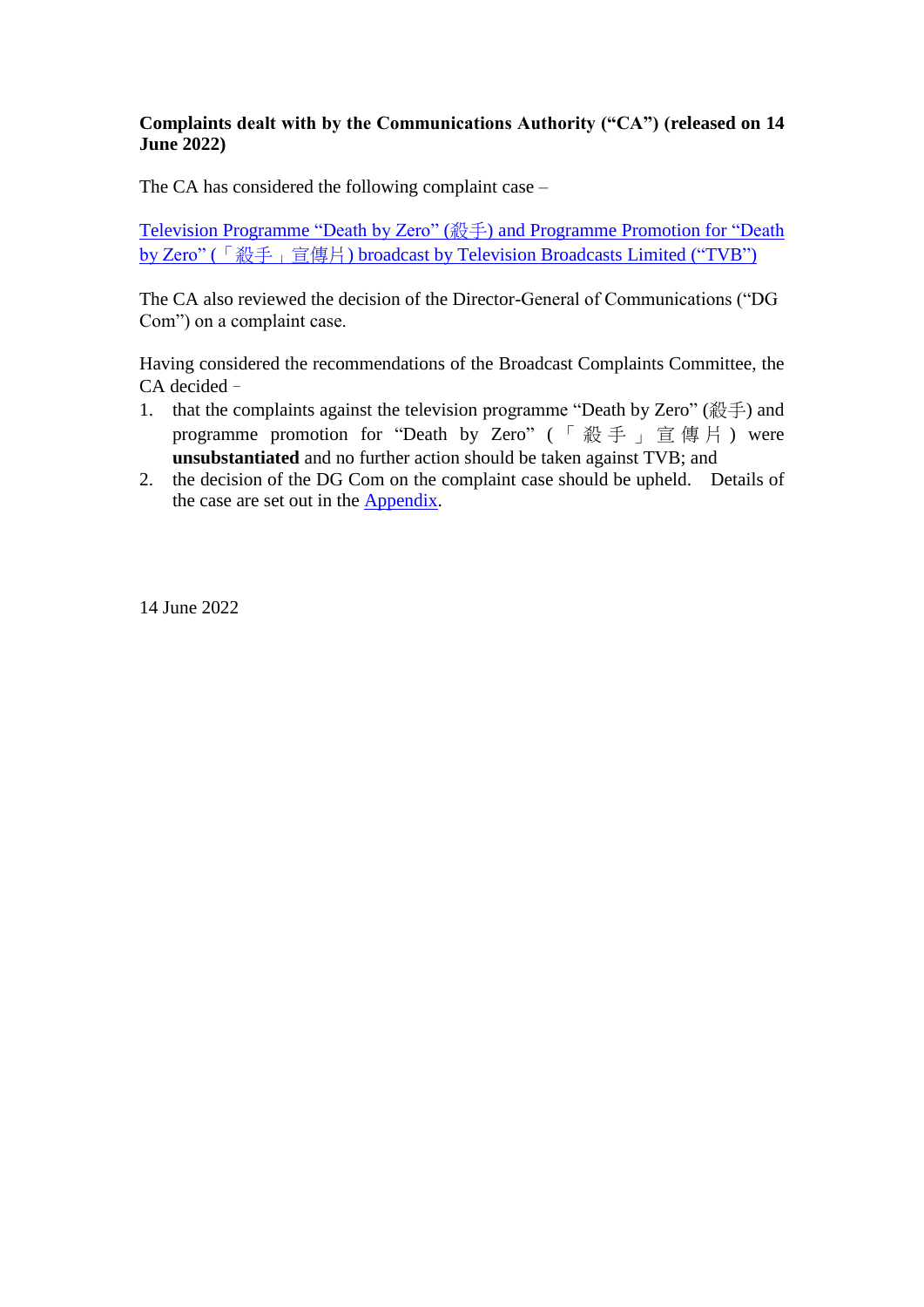# <span id="page-1-0"></span>**Case – Television Programme "Death by Zero" (**殺手**) and Programme Promotion for the same drama series broadcast respectively from 9:30pm to 10:30pm, 10 July 2020 and at 9:02pm, 29 June 2020 on Jade Channel of Television Broadcasts Limited (TVB)**

A total of 11 public complaints were received about the captioned programme (the Programme) and the programme promotion (the Promo). The main allegations were that –

#### The Programme

- (a) the Programme contained violent scenes (in particular, portrayals of cutting off an ear of a man) which were overly bloody, brutal, unnerving and unsuitable for children;
- (b) there were unnecessary scenes of sexual contents, which were of bad theme;
- (c) the rape scene and the expression "仆街" ("bastard") (the Expression) were unsuitable for broadcast during prime time; and

#### The Promo

(d) the portrayals of a character using a weapon to cut a man's neck with discernible bloodstain were overly violent and unsuitable for broadcast during the family viewing hours (FVHs).

#### **The Communications Authority (CA)'s Findings**

In line with the established practice, the CA considered the complaint case and the representations of TVB in detail. The CA took into account the relevant aspects of the case, including the following –

#### *Details of the Case*

#### The Programme

- (a) the Programme was one of the episodes of a drama series featuring contract killers. It was classified as "Parental Guidance Recommended" (PG) for occasional adult elements, coarse language and violence, and broadcast outside the FVHs (i.e. 9:30pm – 10:30pm). Relevant advice informing viewers of the classification of the Programme was shown before the start of the Programme;
- (b) it contained a number of violent scenes featuring, among others
	- (i) a gang fight with brief and fragmented shots, in which a killer used a weapon to stab another man;
	- (ii) the triad boss punching the forehead of a man and hitting the head of another man with a torch;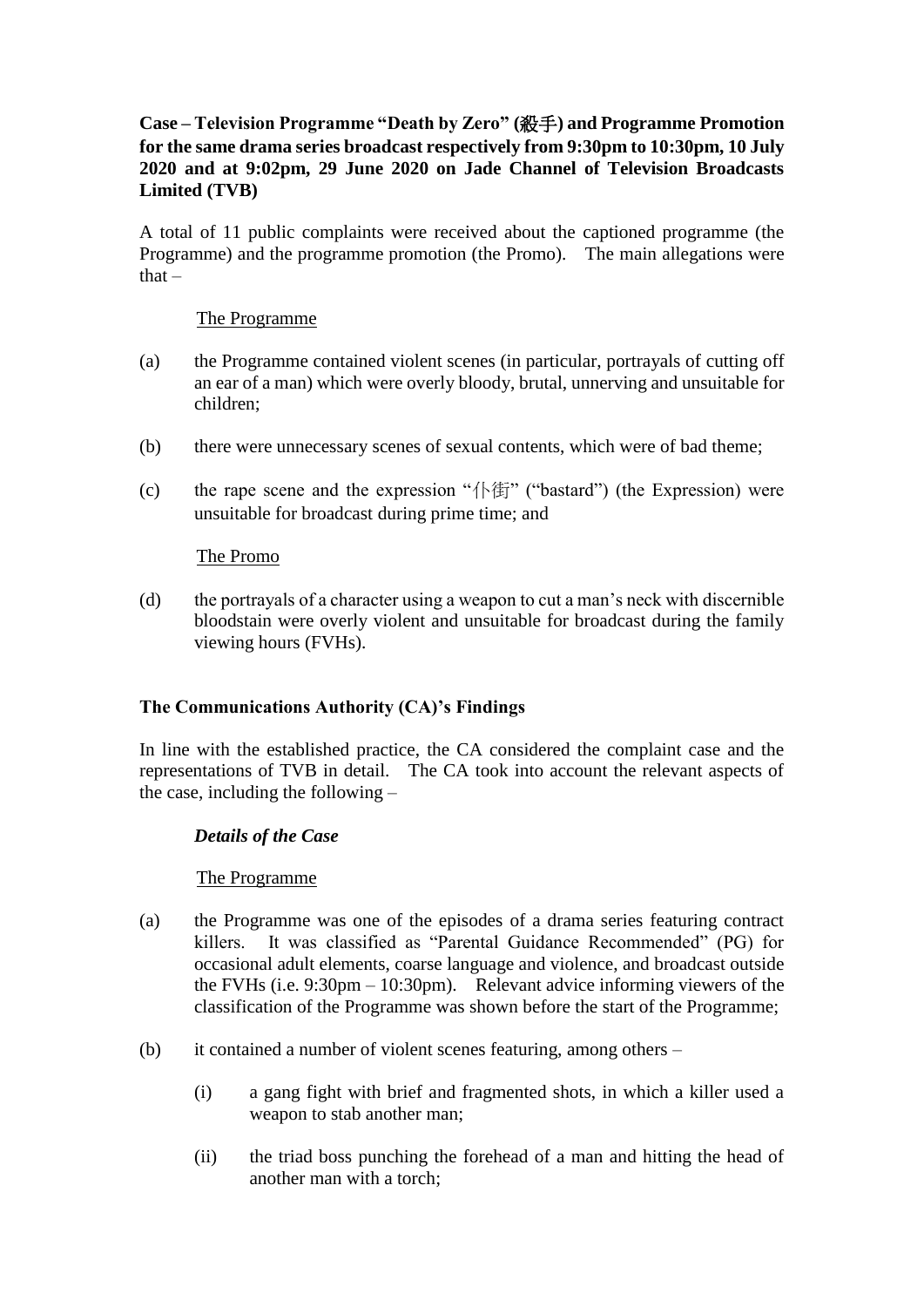- (iii) shots of the movements of a triad boss with screams in the background, suggesting that the triad boss was cutting off an ear of a man;
- (iv) some brief shots of the triad boss pushing a sex worker to the bed and pulling down her dressing gown, revealing her shoulders;
- (c) the Expression was uttered twice by a father character in the Programme;

#### The Promo

- (d) the 40-second Promo, broadcast outside FVHs, was a thematic programme promotion for the said drama series; and
- (e) it featured a female character, who was a contract killer in the drama series, throwing a dagger towards a man and later threatening him by pressing another dagger against his throat with bloodstain discernible on his neck. The scene was intercut with some fleeting and fragmented excerpts of the drama series, showing the female character whirling daggers and attacking targets.

#### *Relevant Provisions in the Generic Code of Practice on Television Programme Standards (TV Programme Code)*

- (a) paragraph 2 of Chapter 2 the FVHs are determined as the period between the hours of 4:00pm and 8:30pm on any day, during which time nothing which is unsuitable for children should be shown;
- (b) paragraph 6 of Chapter 2 the licensee must not show material unsuitable for children or young viewers under circumstances such that large numbers of children and young viewers might be expected to be watching television;
- (c) paragraph 6 of Chapter 4 downright offensive expressions are prohibited;
- (d) paragraph 6 of Chapter 5 when a scene involves rape or indecent assault, strong consideration must be given to minimising the depiction of the details of the crime. Non-consenting sexual relations should not be presented as desirable. Rape should be portrayed as an act of violence subject to the stringent rules on violence in this Code, not a sexual act;
- (e) paragraph 8 of Chapter 6 physical and psychological violence, or violent or assaultive language which threatens or encourages the use of violence may not be presented in such a manner as to cause alarm or distress to children within the FVHs. At other times any portrayal of violence, whether physical, verbal or psychological, must not be too frequent or impactful and must be essential to the story line or programme context;
- (f) paragraph 3 of Chapter 7 for domestic free television programme services, the rules set out in paragraphs 4 to 10 in Chapter 7 must be observed during FVHs or at times when there is a large audience of children or young viewers;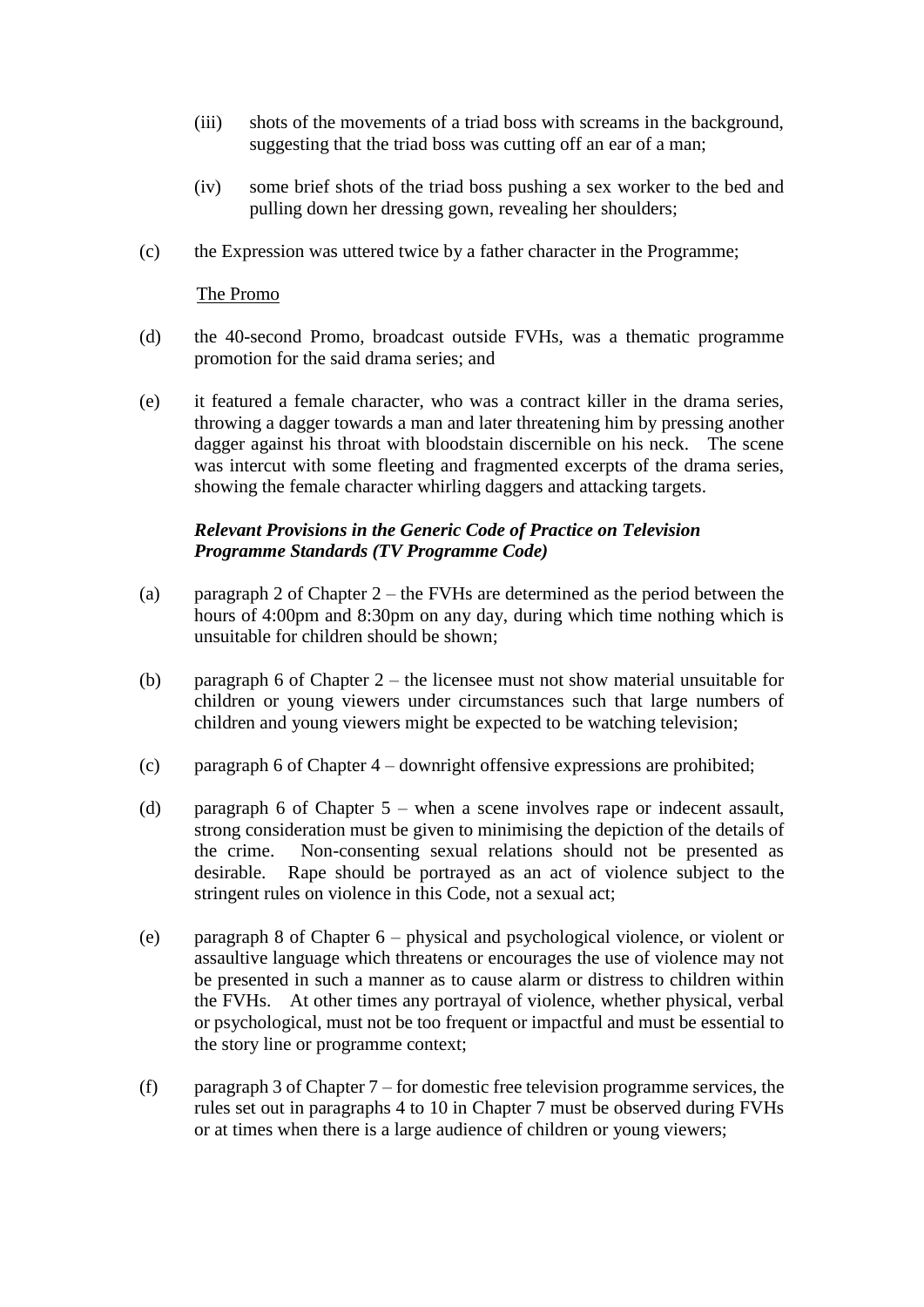- (g) paragraph 6 of Chapter 7 the portrayal of dangerous behaviour easily imitated by children should be avoided; and
- (h) paragraph 4 of Chapter 8 programmes classified "PG" may contain adult themes or concepts but must remain suitable for children to watch under the guidance of a parent or guardian. The standards to be adopted in a "PG" programme are as follows :
	- *(a) Violence*

No overly realistic, bloody or horrific depictions of violence are permitted. Any violence depicted must not be too frequent or impactful and must be essential to the story line or programme context.

*(b) Language*

The use of language likely to cause offence to an average viewer, including bad language, must be defensible in terms of context and authenticity and in any case, excessive use should be avoided.

*(c) Sex and nudity*

The portrayal of sexual behaviour and nudity should be discreet and defensible in context.

*(d) Sexual violence* Sexual violence should be suggestive and allowed only when absolutely relevant to the story line or programme context.

# **The CA's Considerations**

The CA, having regard to the relevant facts of the case including the representations of TVB, considered that –

#### The Programme

*Depictions of Violence / Sexual Violence*

- (a) overall, the degree of violence depicted in the Programme was not excessive. Most of the scenes were presented by brief and fragmented shots, and violent acts were mostly masked with computer effects to make it less realistic and impactful;
- (b) regarding the alleged "ear-cutting" scene, while it might be impactful to some viewers, it was largely depicted off-screen, with only suggestive shots of the movements. The depiction was relevant to the programme context and should be within the expectation of most of the viewers. Hence, the overall presentation should be acceptable in a programme with a "PG" classification broadcast at the scheduled time;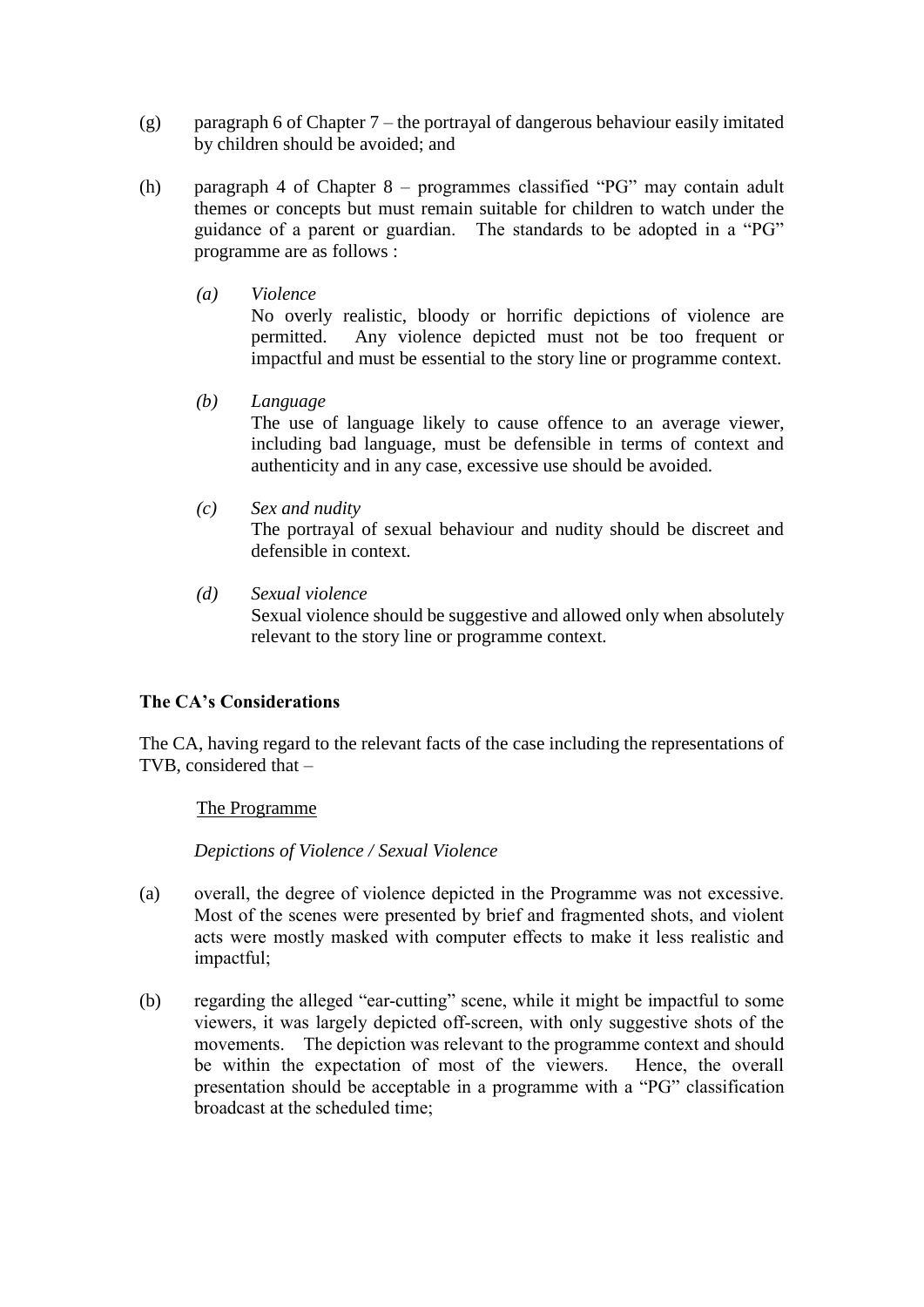(c) as for the alleged rape scene, the depictions concerned were brief and justified for plot development and characterisation. There was no gratuitous depiction of sexual behaviour or nudity;

#### *Use of Undesirable Expression*

(d) although unrefined, the Expression was not downright offensive or unacceptable for broadcast in a "PG" programme; and

### The Promo

(e) it was unlikely that the Promo would be considered unacceptable for broadcast at the scheduled time or in breach of the relevant provisions governing portrayal of dangerous behaviour.

### **Decision**

In view of the above, the CA considered that the complaints were **unsubstantiated** and decided that no further action should be taken against TVB.